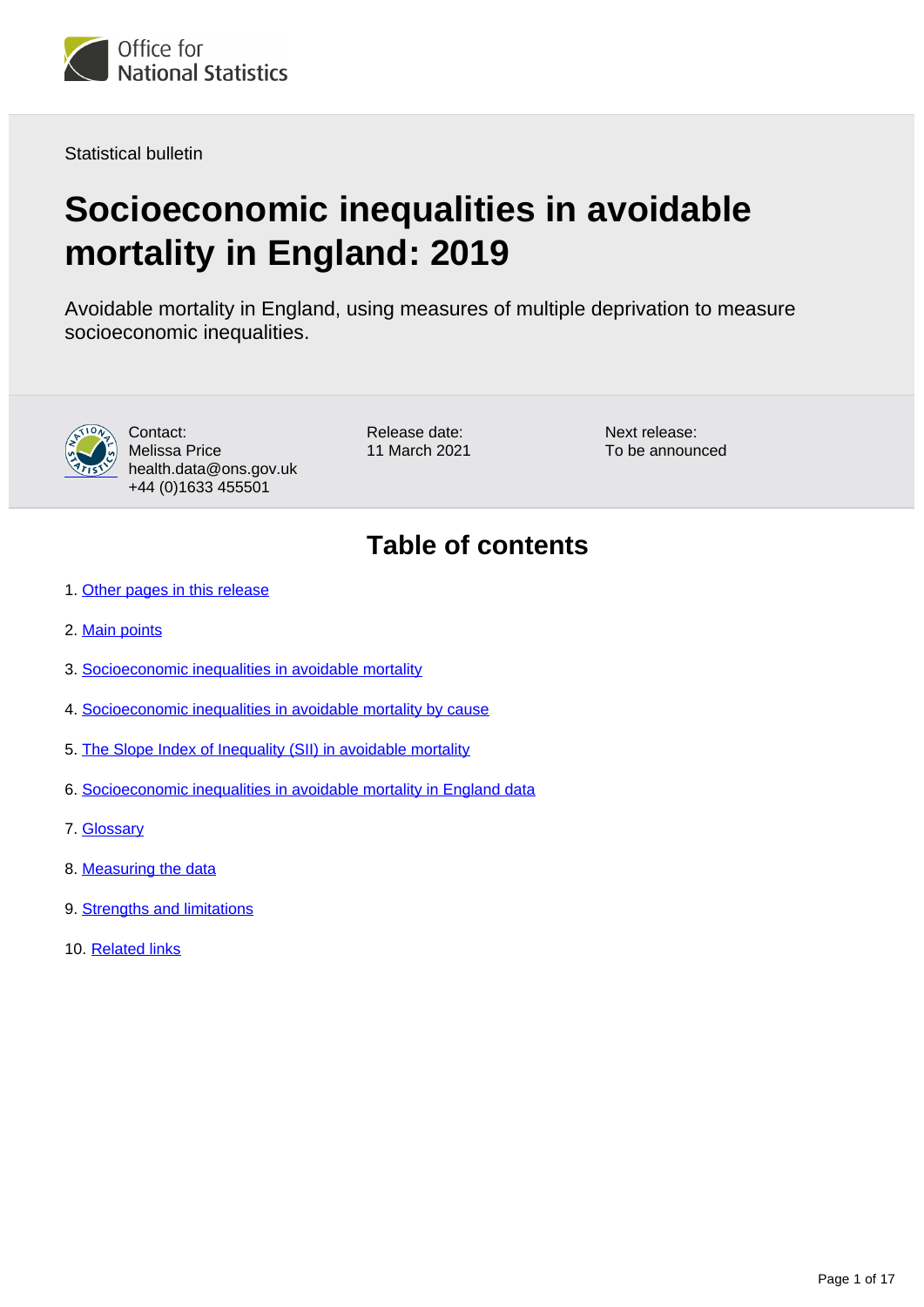# <span id="page-1-0"></span>**1 . Other pages in this release**

[Socioeconomic inequalities in avoidable mortality in Wales: 2019](https://www.ons.gov.uk/peoplepopulationandcommunity/birthsdeathsandmarriages/deaths/bulletins/socioeconomicinequalitiesinavoidablemortalityinwales/previousReleases)

# <span id="page-1-1"></span>**2 . Main points**

- The proportion of total deaths in 2019 that were avoidable in England continued to be substantially larger in the most deprived areas compared with the least deprived areas.
- Avoidable deaths accounted for nearly two-fifths (39.2%) of all male deaths in the most deprived areas of England compared with less than one-fifth (17.5%) in the least deprived areas in 2019; for females it was 27.0% and 12.1% respectively.
- Overall, while avoidable mortality rates are statistically significantly lower than they were in 2001 across all levels of area deprivation, since 2011 the speed of improvement has reduced and the rate for females living in the most deprived areas has increased.
- The largest reduction in the avoidable mortality gap between the most and least deprived areas of England between 2001 and 2019 was observed in diseases of the circulatory system for males and females.
- In contrast, the greatest increase in the inequality gap was observed in alcohol-related and drug-related disorders for males and diseases of the respiratory system for females.
- The Slope Index of Inequality (SII) indicated there were 380.7 additional deaths per 100,000 males living in the most deprived areas of England compared with the least deprived areas and 235.1 additional deaths per 100,000 females living in the most deprived areas compared with the least, in 2019.

Please note avoidable mortality data currently go up to 2019, which means coronavirus (COVID-19) deaths are not included. We are speaking to the Organisation for Economic Co-operation and Development (OECD) regarding whether COVID-19 will be included in the avoidable mortality definition in the future.

# <span id="page-1-2"></span>**3 . Socioeconomic inequalities in avoidable mortality**

Data in this release have been created using the international [avoidable mortality definition \(DOC, 421KB\)](https://consultations.ons.gov.uk/health-and-life-events/avoidable-mortality-definition/results/consultationresponse-reviewoftheavoidablemortalitydefinition_finalwithchangesimplemented.doc) and are based on those aged under 75 years. When discussing avoidable deaths, the following terms are used:

- preventable mortality deaths that can be mainly avoided through effective public health and primary prevention interventions
- treatable mortality deaths that can be mainly avoided through timely and effective healthcare interventions, including secondary prevention and treatment
- avoidable mortality deaths defined as either preventable or treatable

As a general rule, causes of death are classified as either preventable or treatable mortality. However, there are some exceptions where specific causes of death are equally proportioned between both.

The focus of this bulletin will be on avoidable mortality, however, data for treatable and preventable mortality can be found in the [accompanying datasets](https://www.ons.gov.uk/peoplepopulationandcommunity/healthandsocialcare/causesofdeath/datasets/measuringsocioeconomicinequalitiesinavoidablemortalityenglandanalysis).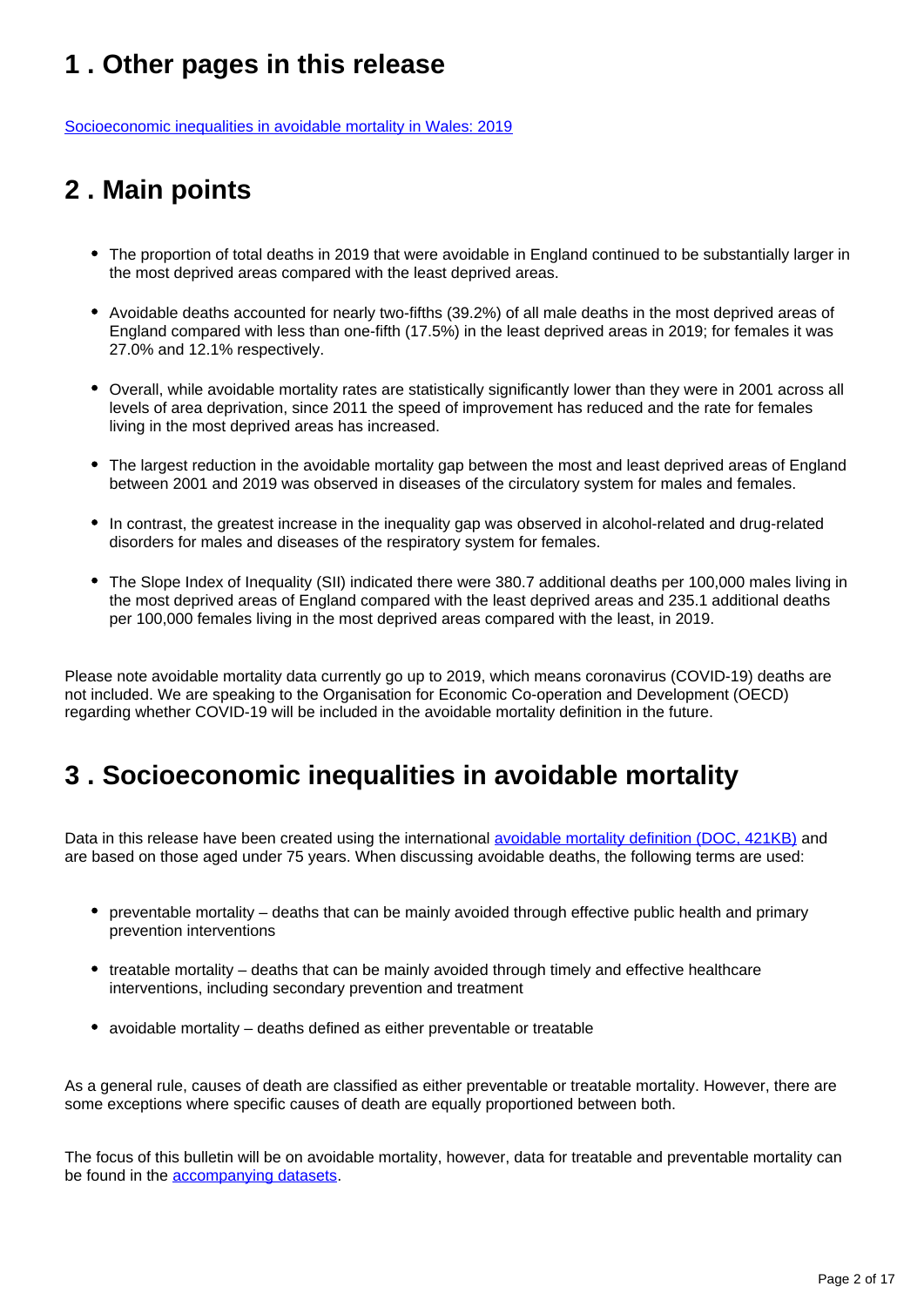In 2019, the male age-standardised avoidable mortality rate in the most deprived areas of England (decile 1) was 535.7 deaths per 100,000 males, a statistically significant higher rate than the 150.3 deaths per 100,000 males observed in the least deprived areas (decile 10). Similarly, the female age-standardised avoidable mortality rate also showed a statistically significant contrast with 342.8 deaths per 100,000 females in the most deprived areas compared with 97.4 deaths per 100,000 females in the least deprived areas. Mortality rates for males remained statistically significantly higher than females across all deprivation deciles.

There have been statistically significant decreases in avoidable mortality rates between 2001 and 2019 for males and females living in the most and least deprived areas of England, with the greatest absolute declines observed in the most deprived areas (Figure 1). However, during the second decade much smaller decreases occurred, and for females living in the most deprived areas, rates increased by 2.0% since 2011. When taking account of the substantial declines during the first decade, the absolute gap in avoidable mortality between the most and least deprived areas is narrower in 2019 compared with 2001 for both sexes.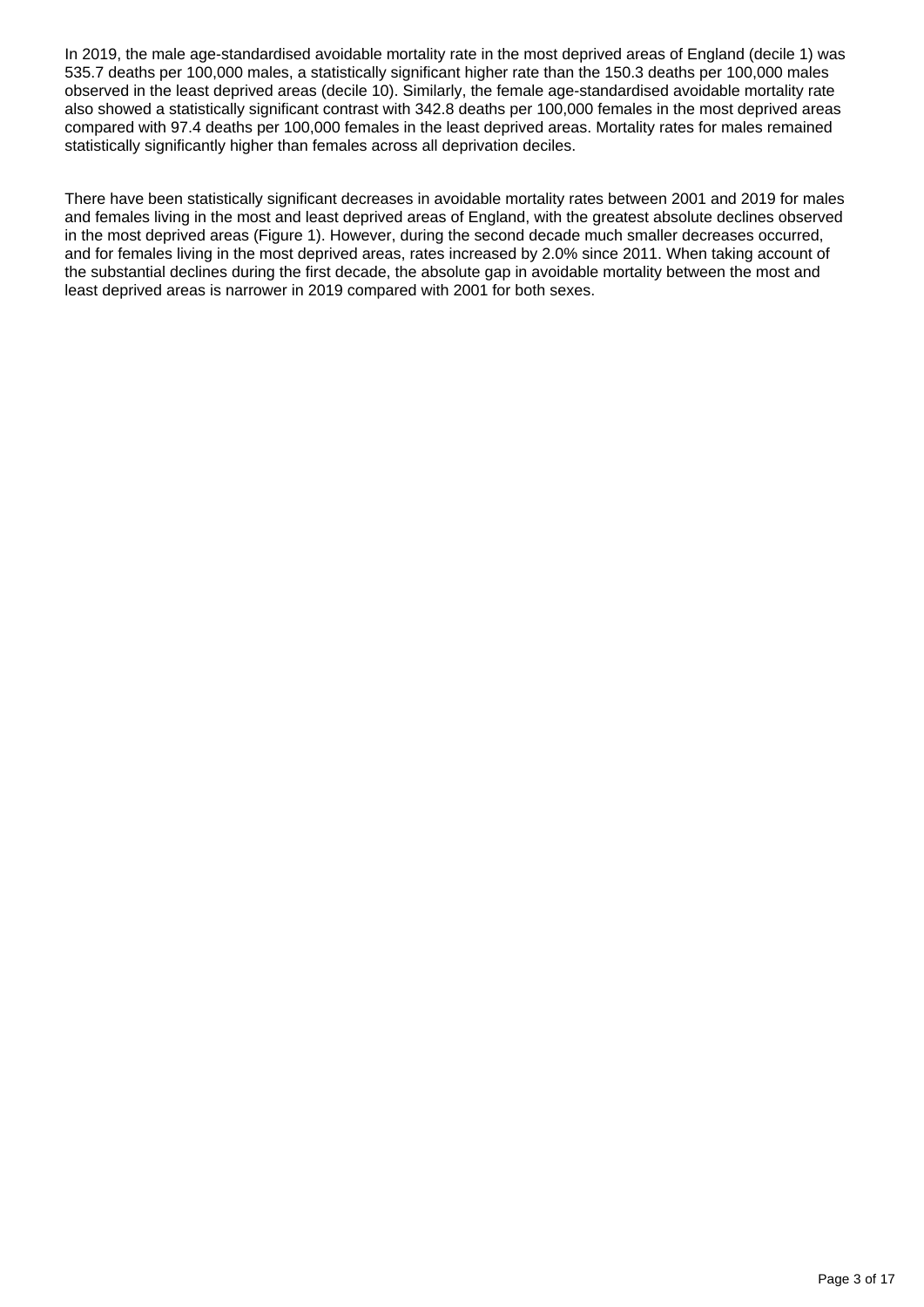#### **Figure 1: The absolute gap in avoidable mortality between the most and least deprived areas in England continued to reduce in 2019**

#### **Age-standardised avoidable mortality rates by sex and selected deciles, England, 2001 to 2019**

## Figure 1: The absolute gap in avoidable mortality between the most and least deprived areas in England continued to reduce in 2019

Age-standardised avoidable mortality rates by sex and selected deciles, England, 2001 to 2019



#### **Source: Office for National Statistics – Deaths registered in England**

#### **Notes:**

- 1. Figures are for deaths registered in each calendar year.
- 2. Figures for England exclude deaths of non-residents.
- 3. Age-standardised mortality rates are expressed per 100,000 people and standardised to the 2013 European Standard Population. Age-standardised mortality rates are used to allow comparison between populations that may contain different proportions of people of different ages.
- 4. Deprivation deciles are based on the Index of Multiple Deprivation (IMD), which is the official measure of relative deprivation. IMD 2004 was used for data years 2001 to 2003, IMD 2007 was used for years 2004 to 2006, IMD 2010 was used for years 2007 to 2010, IMD 2015 was used for years 2011 to 2015 and IMD 2019 was used for years 2016 to 2019.
- 5. Decile 1 represents the most deprived areas and decile 10 represents the least deprived areas.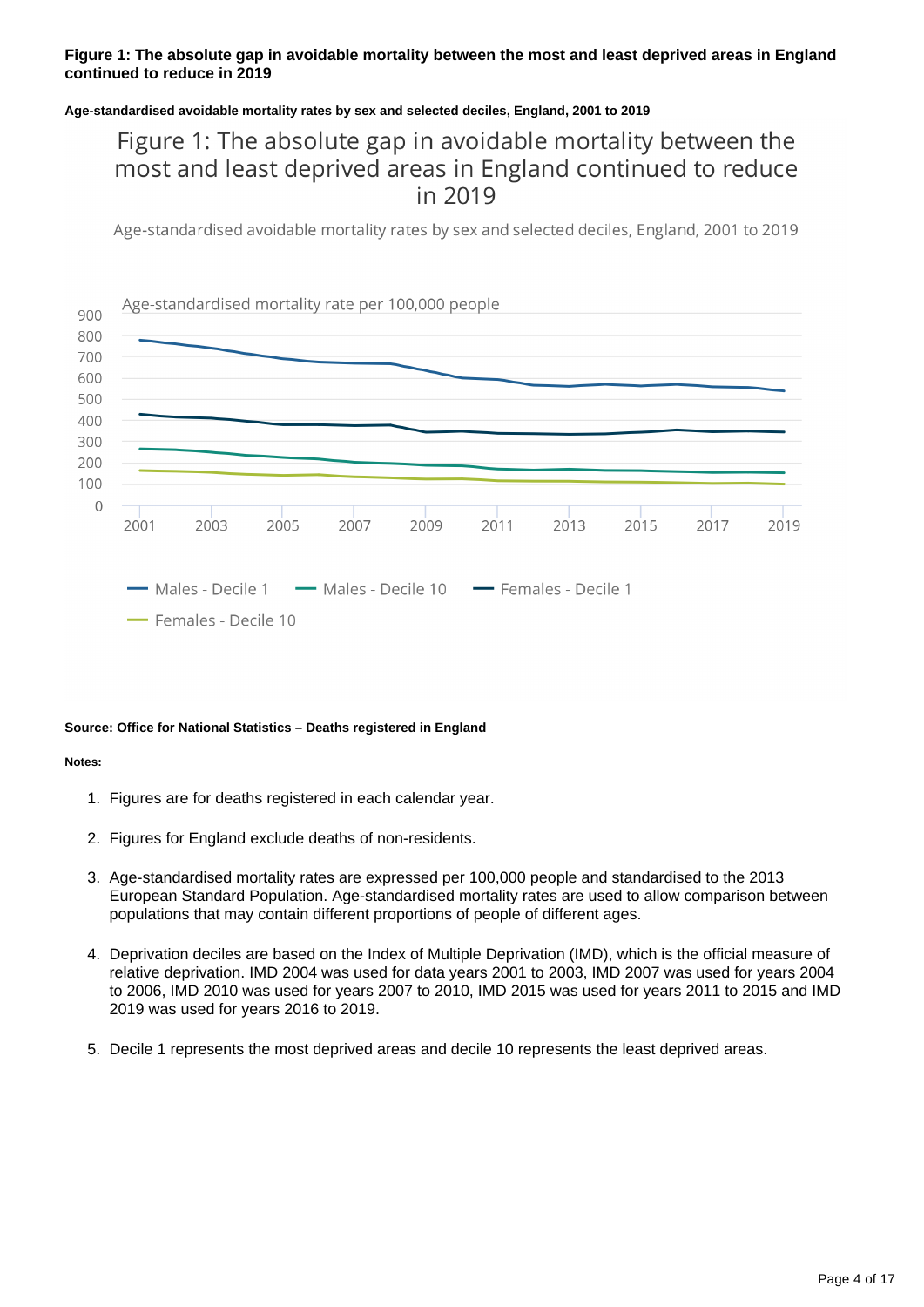# <span id="page-4-0"></span>**4 . Socioeconomic inequalities in avoidable mortality by cause**

Under the avoidable mortality definition, causes of avoidable death can be categorised into seven broad cause groups. This section will focus on neoplasms, diseases of the circulatory system, diseases of the respiratory system, and alcohol-related and drug-related deaths as these four groups account for over 80.0% of all avoidable deaths in 2019 so have the greatest influence on the trend. However, the data for all broad cause groups are available in the [accompanying datasets.](https://www.ons.gov.uk/peoplepopulationandcommunity/healthandsocialcare/causesofdeath/datasets/measuringsocioeconomicinequalitiesinavoidablemortalityenglandanalysis)

## **Neoplasms**

Between 2001 and 2019, avoidable mortality rates for neoplasms statistically significantly decreased for males and females living in both the most and least deprived areas of England (Figure 2). Most recently, between 2018 and 2019, non-significant changes were observed.

Interestingly, improvements in mortality rates were greater in the second decade for both sexes living in the most deprived areas and females living in the least deprived areas compared with the first decade. This suggests that avoidable deaths due to neoplasms were not as affected by the stalling in mortality improvement that is observed in [other causes of death.](https://www.ons.gov.uk/peoplepopulationandcommunity/birthsdeathsandmarriages/deaths/articles/changingtrendsinmortalitybyleadingcausesofdeathenglandandwales/2001to2018)

The largest absolute decreases since 2001 for males were observed in the most deprived areas with a decline of 52.3 deaths per 100,000 males; for females, those living in the least deprived areas accounted for the largest decrease amounting to 21.0 deaths per 100,000 females. These overall changes led to a narrowing in the absolute gap in 2019 between the most and least deprived areas for males and a widening in the gap for females.

The higher rates observed in the most deprived areas compared with the least deprived areas could be linked to [discrepancies in participation in cancer screening \(PDF, 719KB\)](https://www.cancerresearchuk.org/sites/default/files/cancer_inequalities_in_the_uk.pdf) as reported by Cancer Research UK.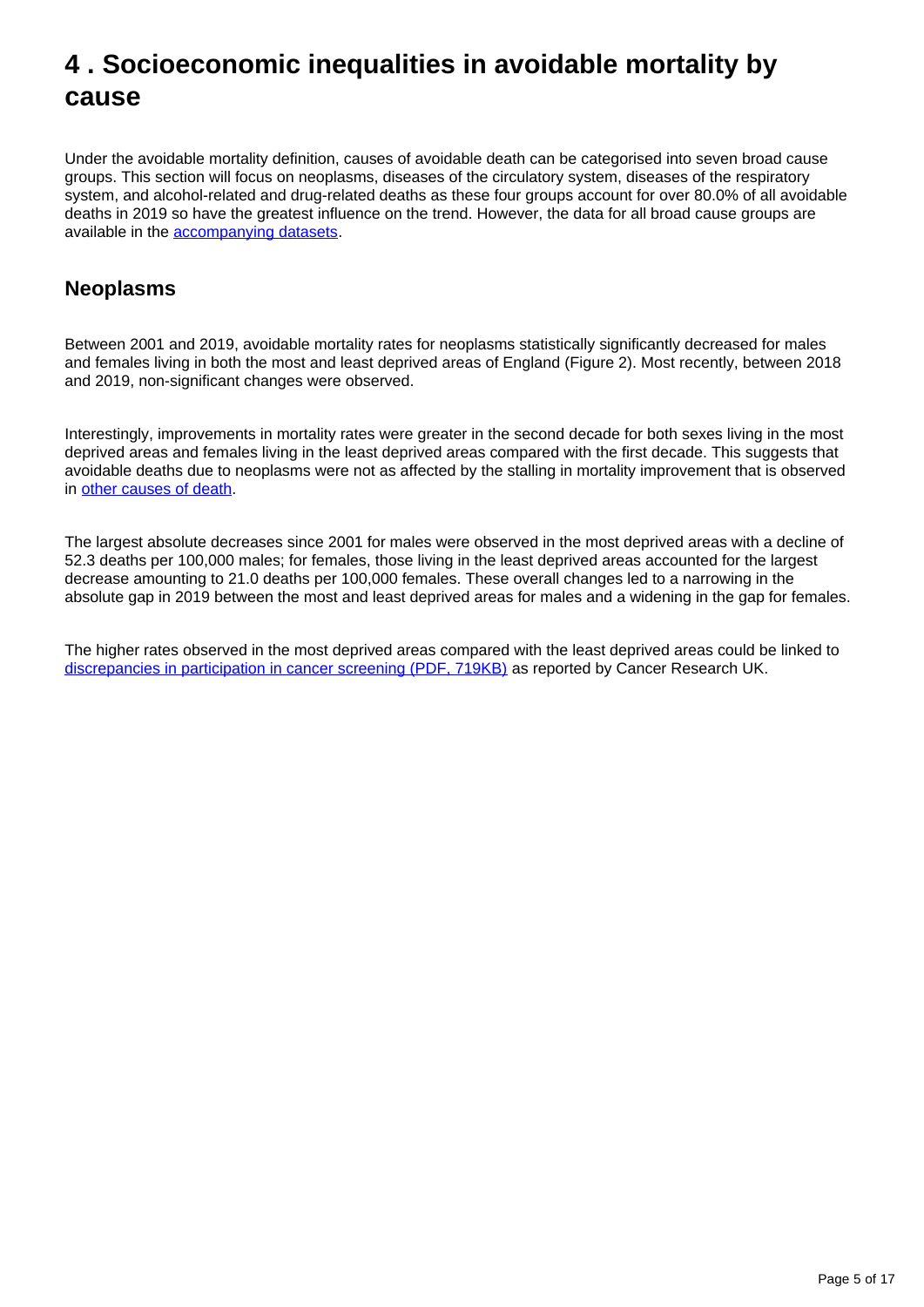#### **Figure 2: The gap in avoidable mortality rates for neoplasms between the most and least deprived areas was wider in 2019 than 2001 for females but narrower for males**

#### **Age-standardised avoidable mortality rates for neoplasms by sex and selected deciles, England, 2001 to 2019**

## Figure 2: The gap in avoidable mortality rates for neoplasms between the most and least deprived areas was wider in 2019 than 2001 for females but narrower for males

Age-standardised avoidable mortality rates for neoplasms by sex and selected deciles, England, 2001 to 2019



#### **Source: Office for National Statistics – Deaths registered in England**

#### **Notes:**

- 1. Figures are for deaths registered in each calendar year.
- 2. Figures for England exclude deaths of non-residents.
- 3. Age-standardised mortality rates are expressed per 100,000 people and standardised to the 2013 European Standard Population. Age-standardised mortality rates are used to allow comparison between populations that may contain different proportions of people of different ages.
- 4. Deprivation deciles are based on the Index of Multiple Deprivation (IMD), which is the official measure of relative deprivation. IMD 2004 was used for data years 2001 to 2003, IMD 2007 was used for years 2004 to 2006, IMD 2010 was used for years 2007 to 2010, IMD 2015 was used for years 2011 to 2015 and IMD 2019 was used for years 2016 to 2019.
- 5. Decile 1 represents the most deprived areas and decile 10 represents the least deprived areas.

### **Diseases of the circulatory system**

Between 2001 and 2019, avoidable mortality rates for diseases of the circulatory system statistically significantly decreased for males and females living in both the most and least deprived areas of England (Figure 3).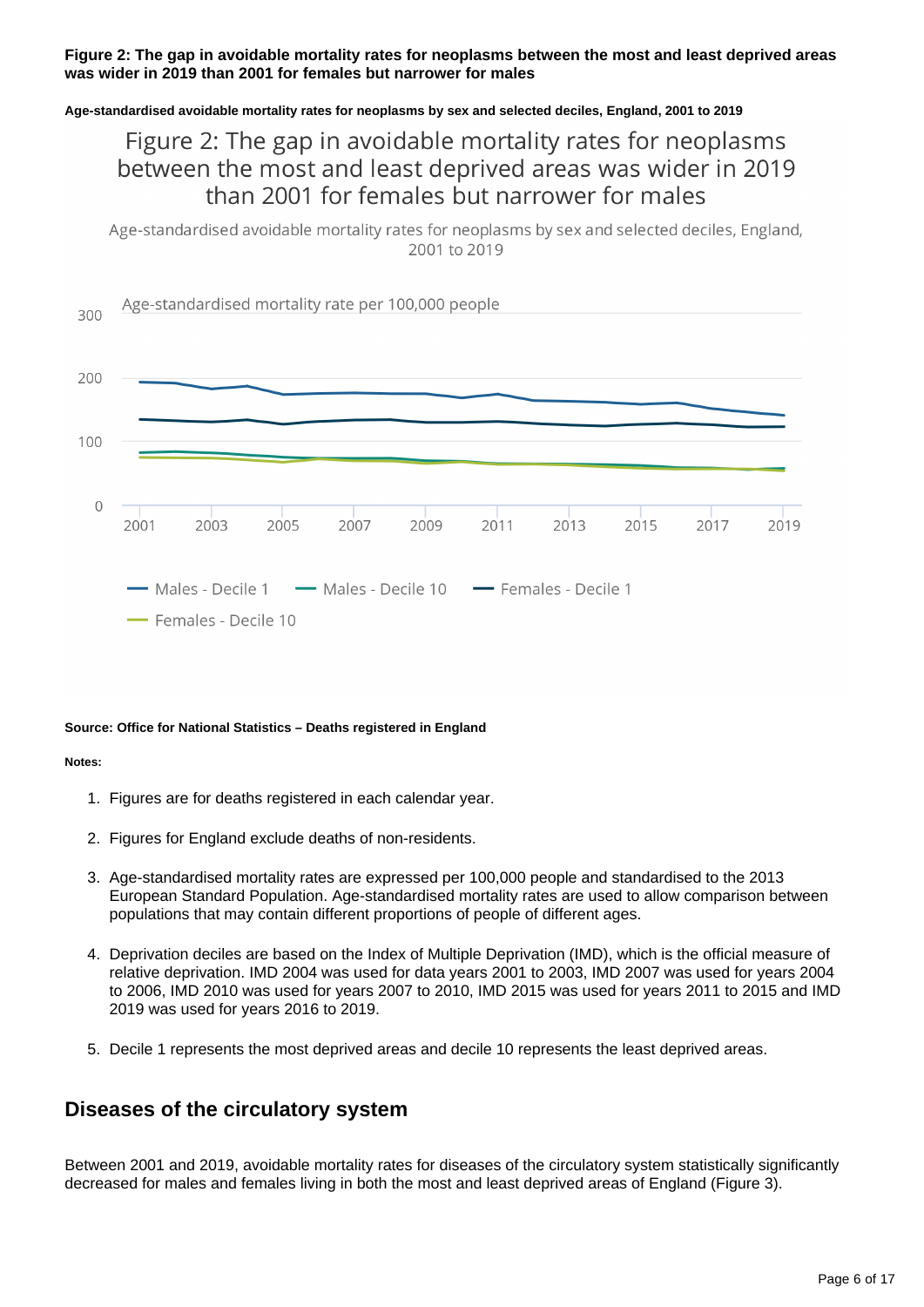The majority of this reduction occurred in the first decade where mortality rates generally decreased year-onyear, with an overall statistically significant decline between 2001 and 2010. In contrast, since 2011, a pronounced slowdown in the rate of improvement is evident, although declines remained statistically significant between 2011 and 2019 for males living in the most deprived areas and males and females living in the least deprived areas. Most recently, between 2018 and 2019, non-significant decreases were observed.

The largest absolute decreases since 2001 were observed in the most deprived areas with a decline of 171.3 deaths per 100,000 males and 82.4 deaths per 100,000 females. These overall declines led to a narrowing in the absolute gap between the most and least deprived areas in 2019 compared with 2001.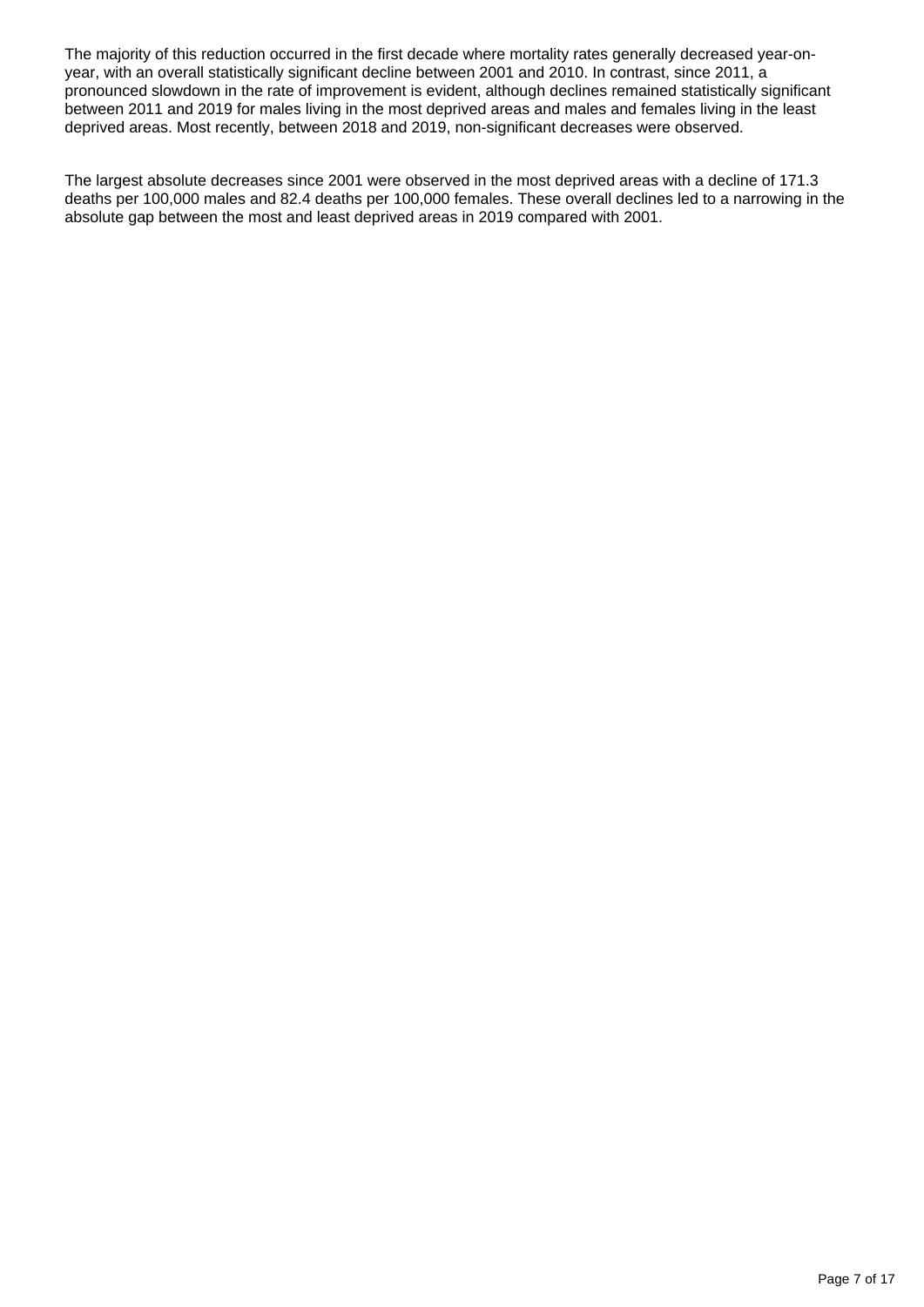#### **Figure 3: Avoidable mortality rates for diseases of the circulatory system continued to decrease for males and females living in the most and least deprived areas of England**

#### **Age-standardised avoidable mortality rates for diseases of the circulatory system by sex and selected deciles, England, 2001 to 2019**

# Figure 3: Avoidable mortality rates for diseases of the circulatory system continued to decrease for males and females living in the most and least deprived areas of England

Age-standardised avoidable mortality rates for diseases of the circulatory system by sex and selected deciles, England, 2001 to 2019



#### **Source: Office for National Statistics – Deaths registered in England**

#### **Notes:**

- 1. Figures are for deaths registered in each calendar year.
- 2. Figures for England exclude deaths of non-residents.
- 3. Age-standardised mortality rates are expressed per 100,000 people and standardised to the 2013 European Standard Population. Age-standardised mortality rates are used to allow comparison between populations that may contain different proportions of people of different ages.
- 4. Deprivation deciles are based on the Index of Multiple Deprivation (IMD), which is the official measure of relative deprivation. IMD 2004 was used for data years 2001 to 2003, IMD 2007 was used for years 2004 to 2006, IMD 2010 was used for years 2007 to 2010, IMD 2015 was used for years 2011 to 2015 and IMD 2019 was used for years 2016 to 2019.
- 5. Decile 1 represents the most deprived areas and decile 10 represents the least deprived areas.

### **Diseases of the respiratory system**

Avoidable mortality rates for diseases of the respiratory system were sharply contrasting between those living in the most and least deprived areas of England, with rates in the former compared to the latter 7.1 times higher for males and 7.7 times higher for females in 2019 (Figure 4).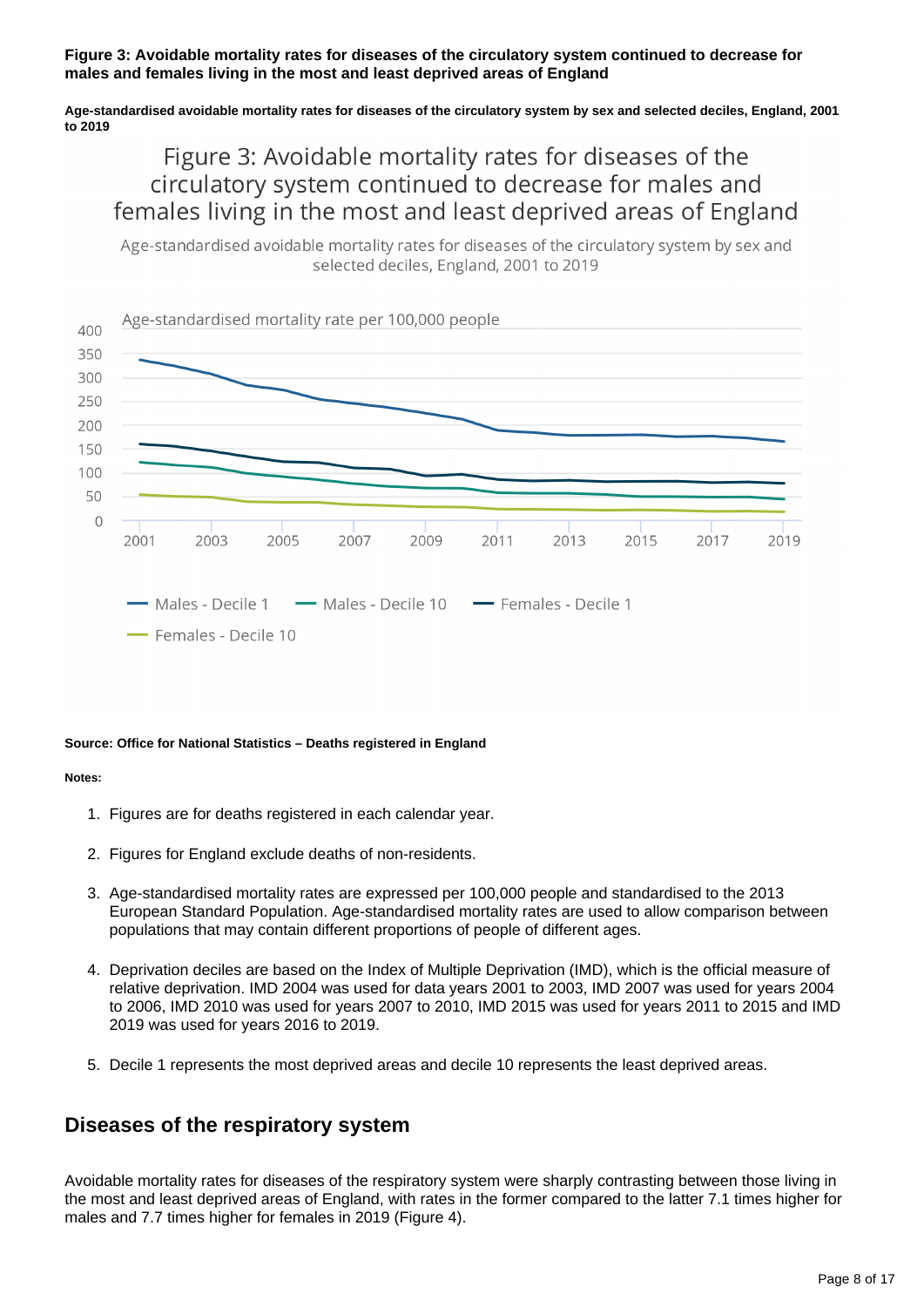Between 2001 and 2019, avoidable mortality rates for diseases of the respiratory system non-significantly decreased by 7.3% for males living in the most deprived areas. This contrasted with males living in the least deprived areas whose rates statistically significantly decreased by 34.8%. Most recently, between 2018 and 2019, mortality rates for males living in both area groupings non-significantly decreased. Despite the differences in the scale of these relative decreases, the absolute gap between males living in the most and least deprived areas of England was slightly narrower in 2019 than 2001.

For females, mortality rates between 2001 and 2019 statistically significantly increased for those living in the most deprived areas by 13.3%. This worsening was driven by increases since 2011. This contrasts with females living in the least deprived areas whose rate statistically significantly decreased by 32.1%. Most recently, between 2018 and 2019, mortality rates non-significantly decreased for females living in both the most and least deprived areas; however, the absolute gap remained wider in 2019 compared with 2001.

The substantially higher rates observed in the most deprived areas compared with the least deprived areas could be linked to differential smoking prevalence and [exposure to air pollution,](https://www.gov.uk/government/publications/health-matters-air-pollution/health-matters-air-pollution) with these two factors combined found [to have a role in increasing risk of respiratory-related mortality.](https://bmjopen.bmj.com/content/4/7/e005393)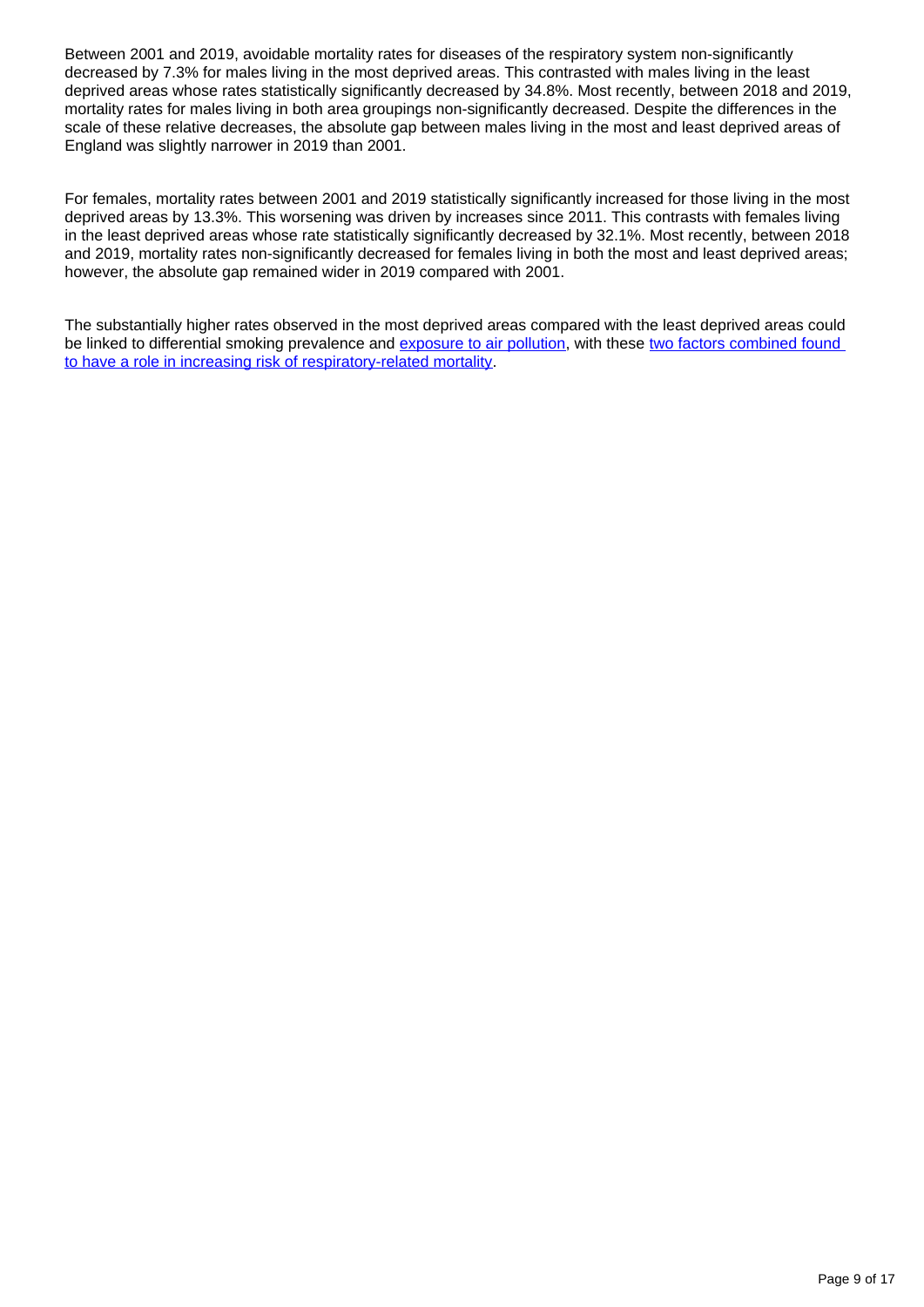#### **Figure 4: The gap between avoidable mortality rates for diseases of the respiratory system between the most and least deprived areas was wider in 2019 than 2001 for females**

**Age-standardised avoidable mortality rates for diseases of the respiratory system by sex and selected deciles, England, 2001 to 2019**

## Figure 4: The gap between avoidable mortality rates for diseases of the respiratory system between the most and least deprived areas was wider in 2019 than 2001 for females

Age-standardised avoidable mortality rates for diseases of the respiratory system by sex and selected deciles, England, 2001 to 2019



#### **Source: Office for National Statistics – Deaths registered in England**

#### **Notes:**

- 1. Figures are for deaths registered in each calendar year.
- 2. Figures for England exclude deaths of non-residents.
- 3. Age-standardised mortality rates are expressed per 100,000 people and standardised to the 2013 European Standard Population. Age-standardised mortality rates are used to allow comparison between populations that may contain different proportions of people of different ages.
- 4. Deprivation deciles are based on the Index of Multiple Deprivation (IMD), which is the official measure of relative deprivation. IMD 2004 was used for data years 2001 to 2003, IMD 2007 was used for years 2004 to 2006, IMD 2010 was used for years 2007 to 2010, IMD 2015 was used for years 2011 to 2015 and IMD 2019 was used for years 2016 to 2019.
- 5. Decile 1 represents the most deprived areas and decile 10 represents the least deprived areas.

### **Alcohol-related and drug-related**

Between 2001 and 2019, avoidable mortality rates for deaths caused by alcohol-related and drug-related disorders statistically significantly increased for males and females living in the most deprived areas of England and males living in the least deprived areas (Figure 5).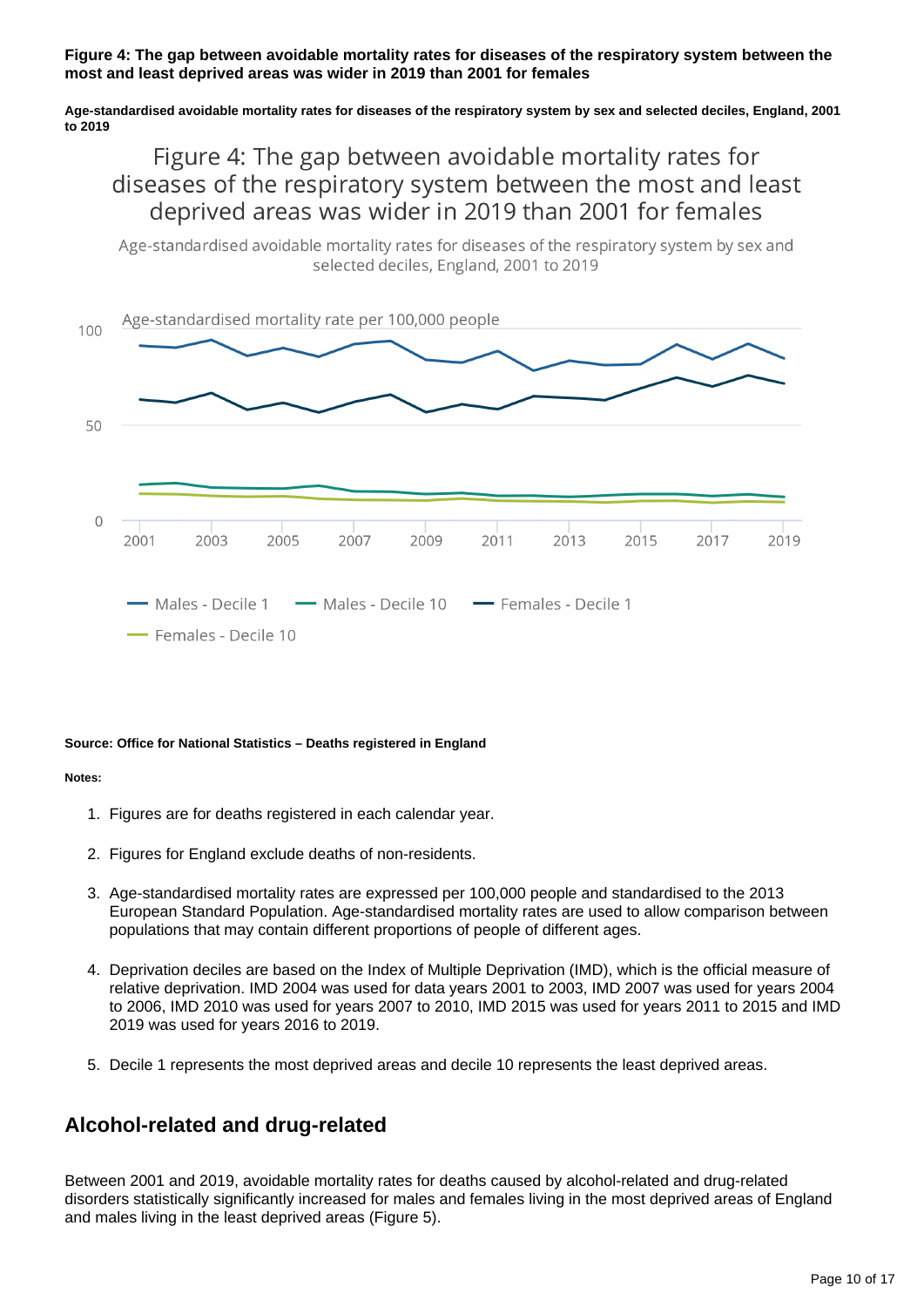The majority of this worsening occurred in the second decade, with non-significant changes between 2001 and 2010 followed by statistically significant increases for those living in the most deprived areas between 2011 and 2019. Most recently, between 2018 and 2019, non-significant increases were observed.

The largest absolute increases since 2001 were observed in the most deprived areas leading to a widening in the absolute gap between the most and least deprived areas in 2019 compared with 2001.

The higher rates observed in the most deprived areas compared with the least deprived areas are in line with those reported in our [alcohol-specific deaths analysis](https://www.ons.gov.uk/peoplepopulationandcommunity/healthandsocialcare/causesofdeath/datasets/alcoholspecificdeathsintheunitedkingdomsupplementarydatatables) and [deaths related to drug poisoning analysis](https://www.ons.gov.uk/peoplepopulationandcommunity/birthsdeathsandmarriages/deaths/bulletins/deathsrelatedtodrugpoisoninginenglandandwales/2019registrations#drug-poisonings-and-deprivation) with statistically significantly higher rates of deaths in the most deprived quintiles compared with the least deprived quintiles in 2019.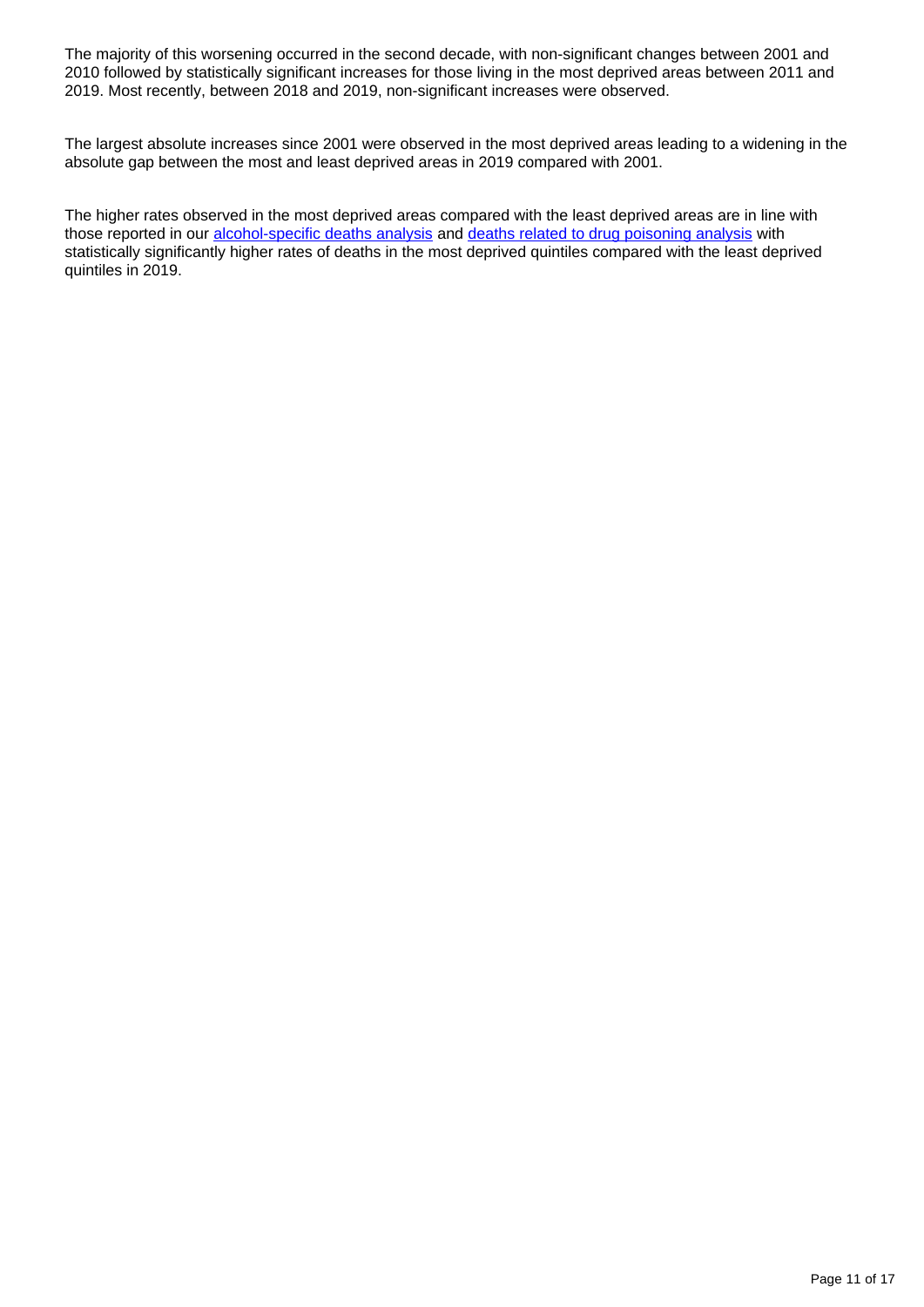#### **Figure 5: Avoidable mortality rates for alcohol-related and drug-related disorders statistically significantly increased in the most deprived areas between 2001 and 2019**

**Age-standardised avoidable mortality rates for alcohol-related and drug-related disorders by sex and selected deciles, England, 2001 to 2019**

## Figure 5: Avoidable mortality rates for alcohol-related and drugrelated disorders statistically significantly increased in the most deprived areas between 2001 and 2019

Age-standardised avoidable mortality rates for alcohol-related and drug-related disorders by sex and selected deciles. England, 2001 to 2019



#### **Source: Office for National Statistics – Deaths registered in England**

#### **Notes:**

- 1. Figures are for deaths registered in each calendar year.
- 2. Figures for England exclude deaths of non-residents.
- 3. Age-standardised mortality rates are expressed per 100,000 people and standardised to the 2013 European Standard Population. Age-standardised mortality rates are used to allow comparison between populations that may contain different proportions of people of different ages.
- 4. Deprivation deciles are based on the Index of Multiple Deprivation (IMD), which is the official measure of relative deprivation. IMD 2004 was used for data years 2001 to 2003, IMD 2007 was used for years 2004 to 2006, IMD 2010 was used for years 2007 to 2010, IMD 2015 was used for years 2011 to 2015 and IMD 2019 was used for years 2016 to 2019.
- 5. Decile 1 represents the most deprived areas and decile 10 represents the least deprived areas.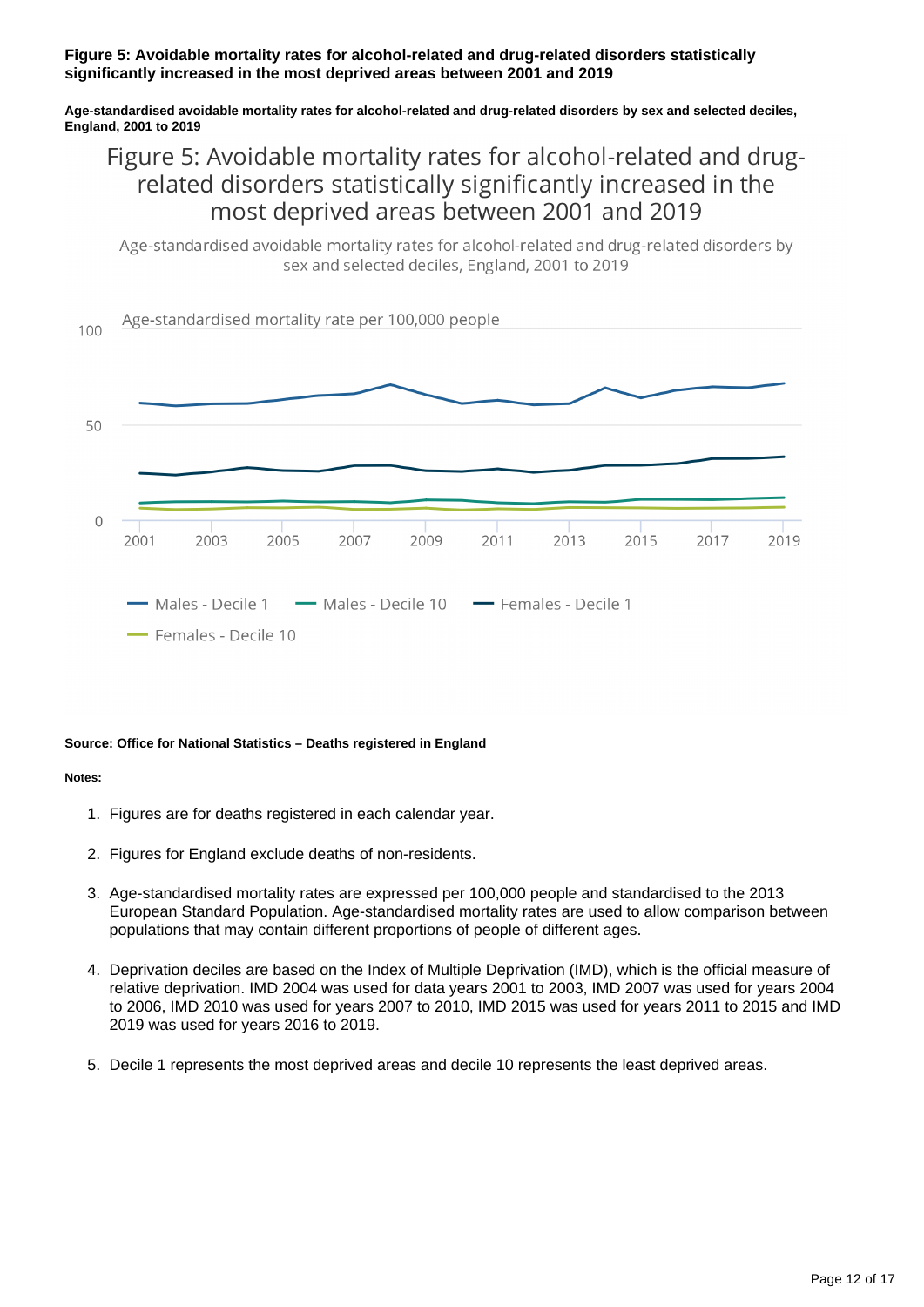# <span id="page-12-0"></span>**5 . The Slope Index of Inequality (SII) in avoidable mortality**

The Slope Index of Inequality (SII) is used to assess the absolute inequality in avoidable mortality and represents the difference between the hypothetical "most" and "least" deprived areas on the deprivation scale taking into account inequality across all adjacent deciles.

Between 2001 and 2019, the inequality in the avoidable mortality rate statistically significantly decreased from 522.6 to 380.7 deaths per 100,000 males and 268.7 to 235.1 deaths per 100,000 females (Figure 6). These reductions were greater between 2001 and 2010, with statistically significant decreases of 19.7% in males and 15.6% in females. In comparison, between 2011 and 2019 the narrowing in the inequality was smaller, with a statistically significant decrease of 6.6% for males; for females, a non-significant increase of 5.2% was observed.

Specifically, these findings show that in 2019, there were 380.7 additional deaths per 100,000 males living in the most deprived areas of England compared with the least deprived areas and 235.1 additional deaths per 100,000 females living in the most deprived areas compared with the least.

Overall, these findings highlight that since 2001, the inequality in avoidable mortality has reduced for males and females and was largely driven by decreases in risk of death caused by diseases of the circulatory system. However, even though the narrowing of the inequality gap in England continues for males, the rate is much slower in recent years. In contrast, for females, the gap has increased in recent years and is statistically significantly larger than the lowest point in 2012.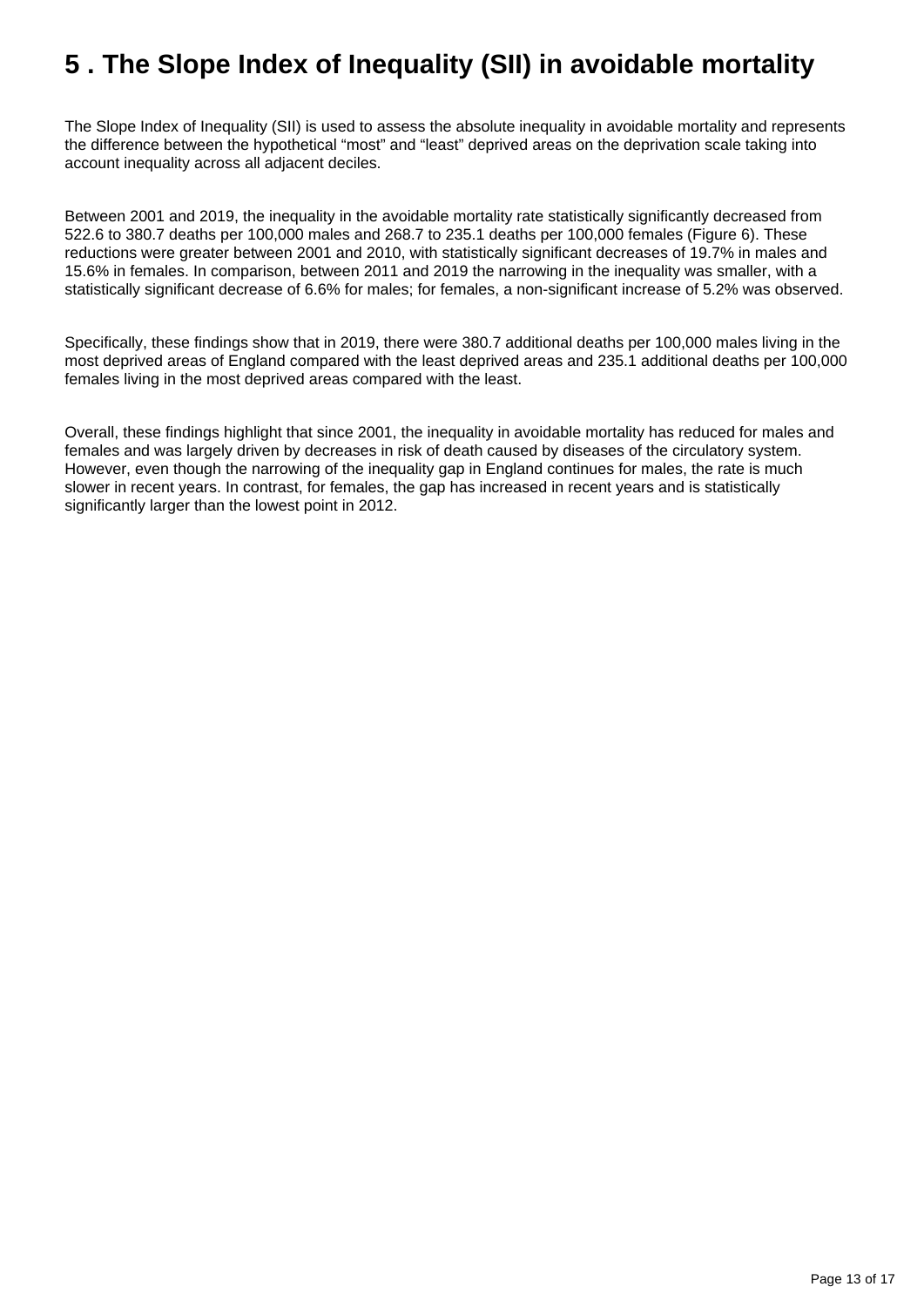#### **Figure 6: The Slope Index of Inequality (SII) in avoidable mortality was statistically significantly lower in 2019 compared with 2001**

#### **Slope Index of Inequality for avoidable mortality by sex, England, 2001 to 2019**

## Figure 6: The Slope Index of Inequality (SII) in avoidable mortality was statistically significantly lower in 2019 compared with 2001

Slope Index of Inequality for avoidable mortality by sex, England, 2001 to 2019



#### **Source: Office for National Statistics – Deaths registered in England**

#### **Notes:**

- 1. Figures are for deaths registered in each calendar year.
- 2. Figures for England exclude deaths of non-residents.
- 3. The Slope Index of Inequality (SII) is reported as a positive value to demonstrate increasing mortality rates with increasing deprivation. However, because the relative rank ranges from 0 (most deprived) to 100 (least deprived) the actual SII is negative.

# <span id="page-13-0"></span>**6 . Socioeconomic inequalities in avoidable mortality in England data**

[Socioeconomic inequalities in avoidable mortality: England analysis](https://www.ons.gov.uk/peoplepopulationandcommunity/healthandsocialcare/causesofdeath/datasets/measuringsocioeconomicinequalitiesinavoidablemortalityenglandanalysis) Dataset | Released 11 March 2021 Annual age-standardised mortality rates by deprivation decile, sex and cause as well as absolute (Slope Index of Inequality) measures of inequality in England.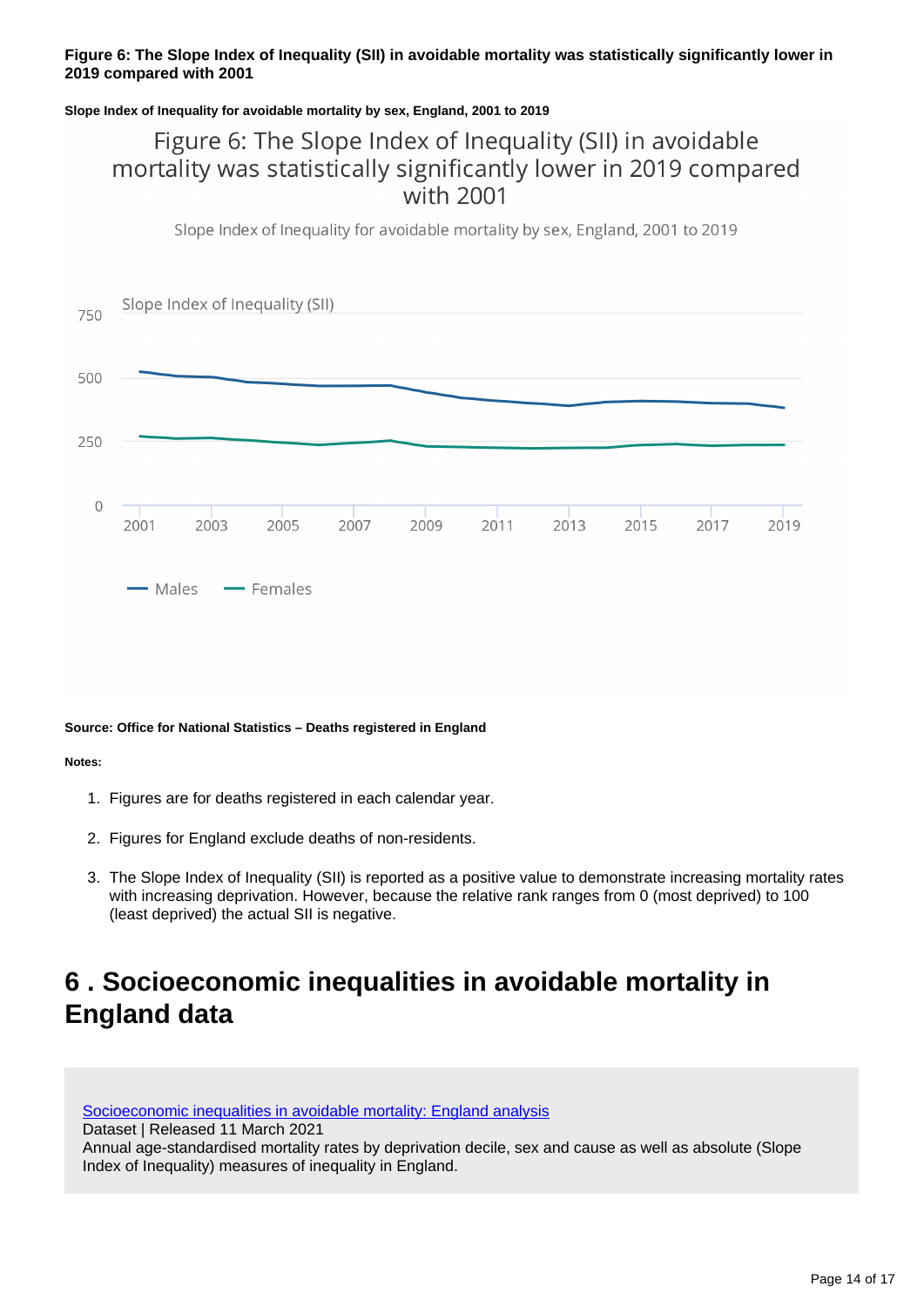# <span id="page-14-0"></span>**7 . Glossary**

### **Preventable mortality**

Preventable mortality refers to causes of death that can be mainly avoided through effective public health and primary prevention interventions (that is, before the onset of diseases or injuries, to reduce incidence).

### **Treatable mortality**

Treatable mortality refers to causes of death that can be mainly avoided through timely and effective health care interventions, including secondary prevention and treatment (that is, after the onset of disease, to reduce casefatality).

## **Avoidable mortality**

Avoidable mortality refers to deaths that are preventable or treatable.

### **Age-standardised mortality rates**

Age-standardised mortality rates are used to allow comparisons between populations that may contain different proportions of people of different ages.

### **Statistical significance**

The term "significant" refers to statistically significant changes or differences. Significance has been determined using the 95% confidence intervals, where instances of non-overlapping confidence intervals between figures indicate the difference is unlikely to have arisen from random fluctuation.

## **Slope Index of Inequality (SII)**

The SII models the absolute inequality (the difference between the hypothetical most and least deprived populations) in avoidable mortality using weighted linear regression, which takes account of the inequality across all adjacent deciles of relative deprivation, rather than focusing only on the differencing of the two extremes.

# <span id="page-14-1"></span>**8 . Measuring the data**

This bulletin looks at the socioeconomic inequalities in avoidable mortality in England from 2001 to 2019. Figures are calculated using [death registration data](https://www.ons.gov.uk/peoplepopulationandcommunity/birthsdeathsandmarriages/deaths/bulletins/deathsregistrationsummarytables/previousReleases) for England held by the Office for National Statistics (ONS).

## **Defining avoidable mortality**

With advances in medical technology and wider public health interventions, deaths from conditions previously not avoidable may have since become avoidable. This means the avoidable mortality definition requires review, and if appropriate, revisions.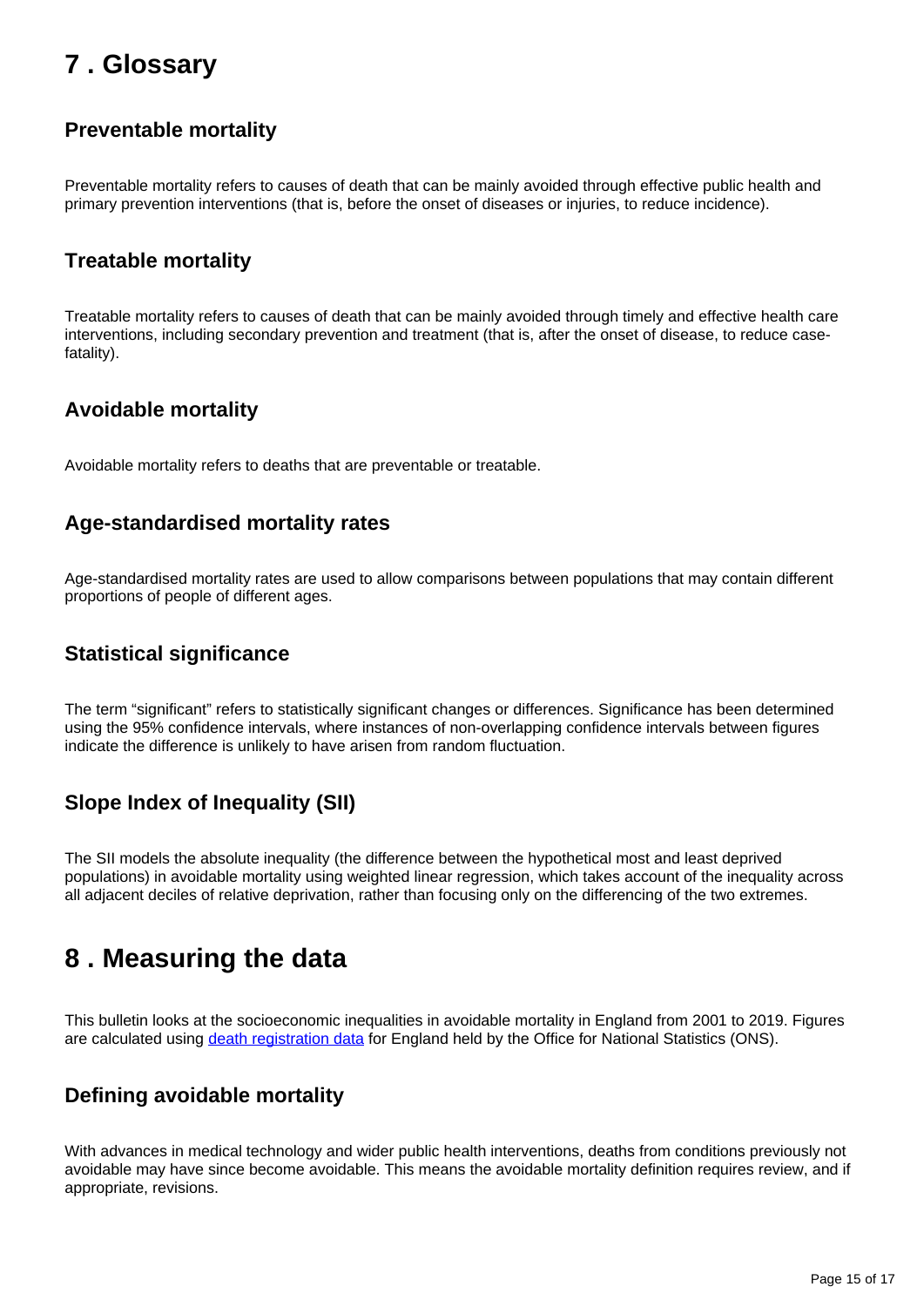In 2017, an Organisation for Economic Co-operation and Development (OECD) working group was set up to review the definitions of avoidable mortality used internationally with a remit to create a harmonised definition. The group proposed a [new definition of avoidable mortality \(PDF, 689KB\)](http://www.oecd.org/health/health-systems/Avoidable-mortality-2019-Joint-OECD-Eurostat-List-preventable-treatable-causes-of-death.pdf) and in 2019, the ONS ran a public [consultation](https://consultations.ons.gov.uk/health-and-life-events/avoidable-mortality-definition/) to review this definition. As a result of the consultation, it was agreed the ONS would implement the [new avoidable mortality definition \(DOC, 421KB\)](https://consultations.ons.gov.uk/health-and-life-events/avoidable-mortality-definition/results/consultationresponse-reviewoftheavoidablemortalitydefinition_finalwithchangesimplemented.doc) to ensure our statistics are internationally comparable. The new definition has been implemented from data year 2001 onwards.

More quality and methodology information on strengths, limitations, appropriate uses, and how the data were created is available in the [Socioeconomic inequalities in avoidable mortality QMI](https://www.ons.gov.uk/peoplepopulationandcommunity/healthandsocialcare/causesofdeath/methodologies/socioeconomicinequalitiesinavoidablemortalityqmi).

Our definition of avoidable mortality is different to the measure of [avoidable deaths in hospital,](https://www.gov.uk/government/news/nhs-becomes-first-healthcare-system-in-the-world-to-publish-numbers-of-avoidable-deaths) which NHS trusts in England are required to publish figures on. We use a defined set of underlying causes of death that have been approved through consultation with users and expert guidance. It includes conditions where it is reasonable to expect deaths to be avoided through good quality healthcare, even after the condition has developed (treatable mortality), as well as those where it is possible to prevent the condition from occurring in the first place (incidence reduction) through wider public health interventions, such as those targeted at reducing the incidence of smoking (preventable mortality). The avoidable deaths in hospital measure is based on a record review of a sample of deaths deemed to be the result of problems in care. Avoidable deaths in hospital data are not intended to be comparable and are not currently collated centrally.

### **Socioeconomic deprivation**

Socioeconomic deprivation is measured using **England's Index of Multiple Deprivation (IMD)**, which provides an overall relative measure of deprivation for each Lower layer Super Output Area (LSOA). An LSOA is a small area with an average population of 1,500 people. The overall deprivation scores are ranked for all LSOAs within a country and can be divided into 10 groups (deciles) where decile 1 represents the most deprived LSOAs and decile 10 represents the least deprived LSOAs. The IMD is a score based on the area as a whole and not everyone within an LSOA necessarily experiences the same level or type of deprivation.

Different versions of the IMD were used for this data time series:

- IMD 2004 was used for data years 2001 to 2003
- IMD 2007 was used for data years 2004 to 2006
- IMD 2010 was used for data years 2007 to 2010
- IMD 2015 was used for data years 2011 to 2015
- IMD 2019 was used for data years 2016 to 2019

### **Early access for quality assurance purposes**

We provide early access for quality assurance to a small number of people working in other government bodies. This is for general comment on the plausibility of our findings. However, the ONS itself independently produces these statistics, including determining the focus, content, commentary, illustration and interpretation of these measures presented in bulletins.

# <span id="page-15-0"></span>**9 . Strengths and limitations**

The strengths of the socioeconomic inequalities in avoidable mortality bulletin include: